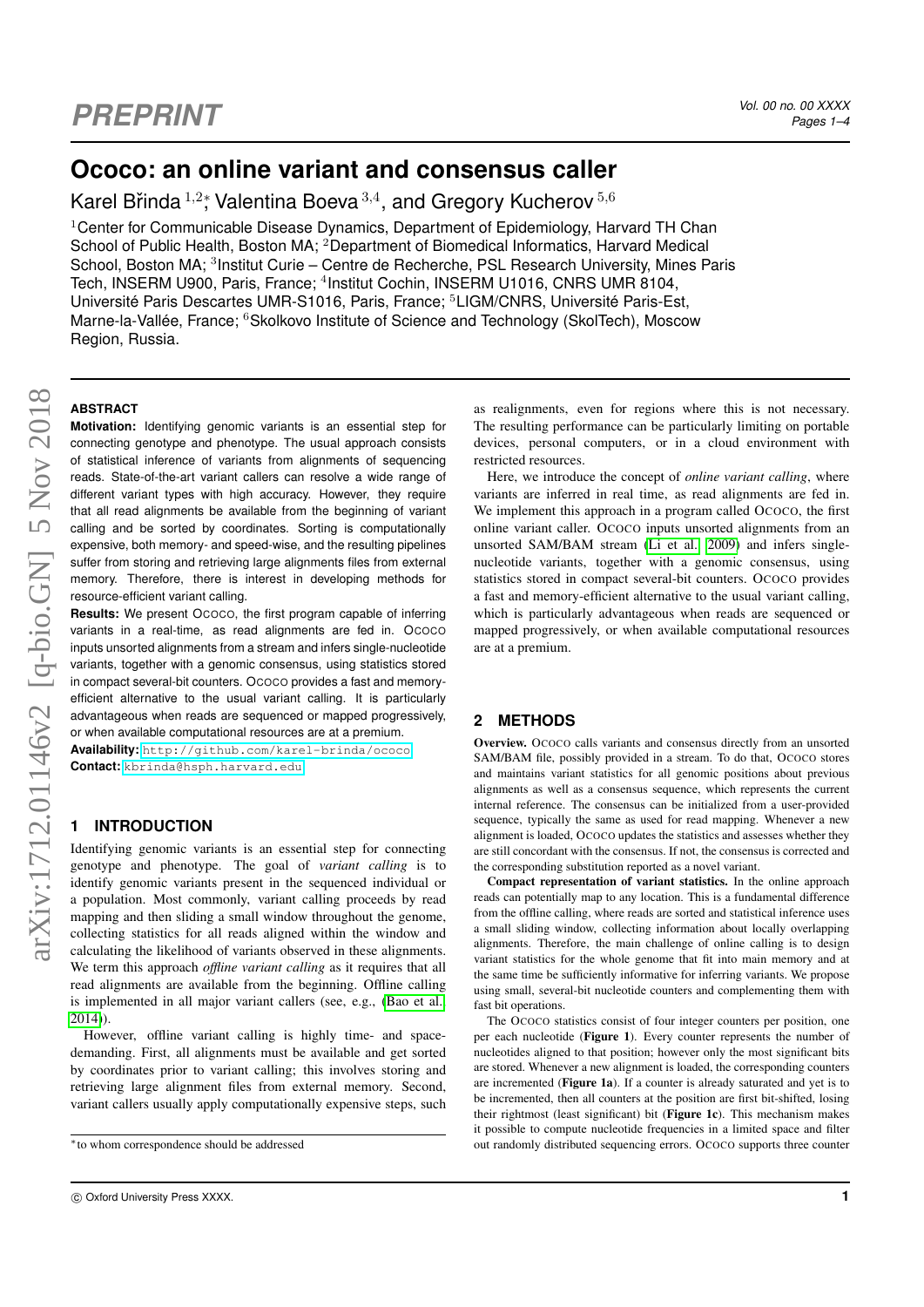

Figure 1. Internal statistics of an online variant caller. Example of update of OCOCO counters for a single position of the genome. The first 4 bits carrying the nucleotide consensus are followed by 4 nucleotide counters, each of them 3 bits long in this case. Vertical axis corresponds to time. The figure shows how the counters and consensus are updated based on the received alignments. a) At the beginning, the consensus base is initialized to the reference base (A). All counters are set to 0. b) The A counter is incremented; the statistics stay concordant with the consensus. c) The G counter is incremented, which triggers a consensus update and reporting a new variant  $(A \rightarrow G)$ . d) The G counter is to be incremented, but it is already saturated. Therefore, all counters of the position must be bit-shifted first.

configurations: 16, 32, and 64 bits per position corresponding to 4 bits for the consensus base and 3, 7, and 15 bits for each nucleotide counter, respectively.

Variant and consensus calling strategy. For the sake of speed, we propose considering individual genomic positions independently and keeping the consensus synchronized with the dominating base if such exists (Figure 1b). Formally defined, let  $C_n$  denote the value of the counter for a nucleotide  $n \in \{A, C, G, T\}$  at some fixed position, then the consensus is updated to n if  $2C_n > C_A + C_C + C_G + C_T$ . This represents a simple instantiation of maximum likelihood estimation for haploid genomes and single-nucleotide variants without considering base qualities. Variants and the resulting consensus are reported in the VCF [\(Danecek et al., 2011\)](#page-2-2) and FASTA format, respectively.

Working modes. OCOCO supports two modes of online calling: the *realtime* and *batch modes*. Whereas the *real-time mode* updates consensus and reports variants immediately after processing each read, the *batch mode* postpones reporting updates until all reads from the current batch have been processed.

Implementation. OCOCO is implemented in C++ and released under the MIT license. The software package is available from [http://github.](http://github.com/karel-brinda/ococo) [com/karel-brinda/ococo](http://github.com/karel-brinda/ococo), BioConda [\(Grüning et al., 2018\)](#page-2-3), and Zenodo (Břinda et al., 2017).

## **3 RESULTS**

We performed two experiments demonstrating the accuracy and resource-efficiency of OCOCO (Supplementary Figure 1). Using RNFTOOLS (v0.3.1.3) (Břinda et al., 2016) with DWGSIM (v0.1.11), we simulated reads of length 100bp from the *Chlamydia trachomatis* genome (NC\_021897.1, 1.046Mbp), with 20x coverage and 1% sequencing error rate. The genome was *in silico* mutated at the 2% level (with 15% of mutations being indels and with the 30% indel extension probability). The reads were then mapped back to the original reference using BWA-MEM (v0.7.17) [\(Li, 2013\)](#page-2-6).

First, we evaluated how online variant calling progressed in time (Supplementary Figure 1a). We used the obtained alignments to call SNPs in the OCOCO (v0.1.2.6) streaming mode with 7-bit counters. After processing the first 50 thousand reads (corresponding to approximately 5x coverage), OCOCO neared a plateau of the edit distance between the simulated and inferred genomes. At this point, OCOCO had correctly identified 16,239 out of 21,914 single-edit variants (17,613 SNPs; indels of total length 4,301) inserted into the reference genome, i.e., 92,2% of SNPs were identified. After all the 209,742 reads have been processed, the proportion of correctly identified SNPs increased to 97,3%.

Second, we compared the speed of the OCOCO batch mode with a common variant-calling pipeline consisting of SAMTOOLS (v1.9) [\(Li et al., 2009\)](#page-2-1) and VARSCAN (v2.4.3) [\(Koboldt et al., 2009\)](#page-2-7) (Supplementary Figure 1b). For this pipeline, we measured the time required for sorting the alignments, computing an alignment pileup, and for the subsequent SNP calling. Times were measured in seconds, as the mean over 3 runs, using SNAKEMAKE (v5.3.0) [\(Köster and Rahmann, 2012\)](#page-2-8) on an iMac 4.2 GHz Intel Core i7 with an SSD disk and 40 GB RAM. We observed that OCOCO provided 66x speedup for calling variants compared to SAMTOOLS and VARSCAN.

To assess scaling to larger genomes, we ran the same experiments on human chromosome 17 (HG18, 78,775Mbp) (Supplementary Figure 2). The obtained results were qualitatively similar: 91,3% and 96,1% of SNP were identified with 5x and 20x of reads, respectively, and OCOCO provided 55x speedup. The decrease in speed-up can be explained by more CPU cache misses due to the higher number of counters for longer genomes.

### **4 DISCUSSION**

OCOCO brings several advantages over offline variant callers. First of all, it enables determining variants and consensus sequences directly from the output of a read mapper, avoiding heavy I/O operations. In many applications, OCOCO produces a sufficiently good-quality consensus supplemented by information about nucleotide frequencies at each position. This is especially relevant for bacterial genomics, where many statistical methods consider single-nucleotide variants only. Finally, online consensus calling is also an essential component of the *dynamic mapping approach* that we developed in a separate study [\(Bˇrinda et al., 2016\)](#page-2-9).

A key ingredient of OCOCO is the memory-efficient alignment statistics featuring small counters. We observe that they can be seen as an instance of approximate counting [\(Morris, 1978\)](#page-2-10), but with a modified formulation: whereas traditional algorithms estimate *counts*, variant calling requires estimating *ratios* of the counts of nucleotides. Here, we provide an algorithmic description of the counter mechanics, although statistical properties of the resulting estimators are yet to be studied.

A major limitation of OCOCO is its restriction to single-nucleotide variants. Indels and more complicated variants present three challenges for future research. First, it is necessary to design an appropriate statistics, ideally counter-based, for each new variant type. Second, the statistics must be complemented with rules for triggering an update, which should be fast to evaluate. Finally, non-substitution updates entail changes in genomic and counter coordinates, which calls for a more sophisticated addressing and allocation system than the one implemented in OCOCO.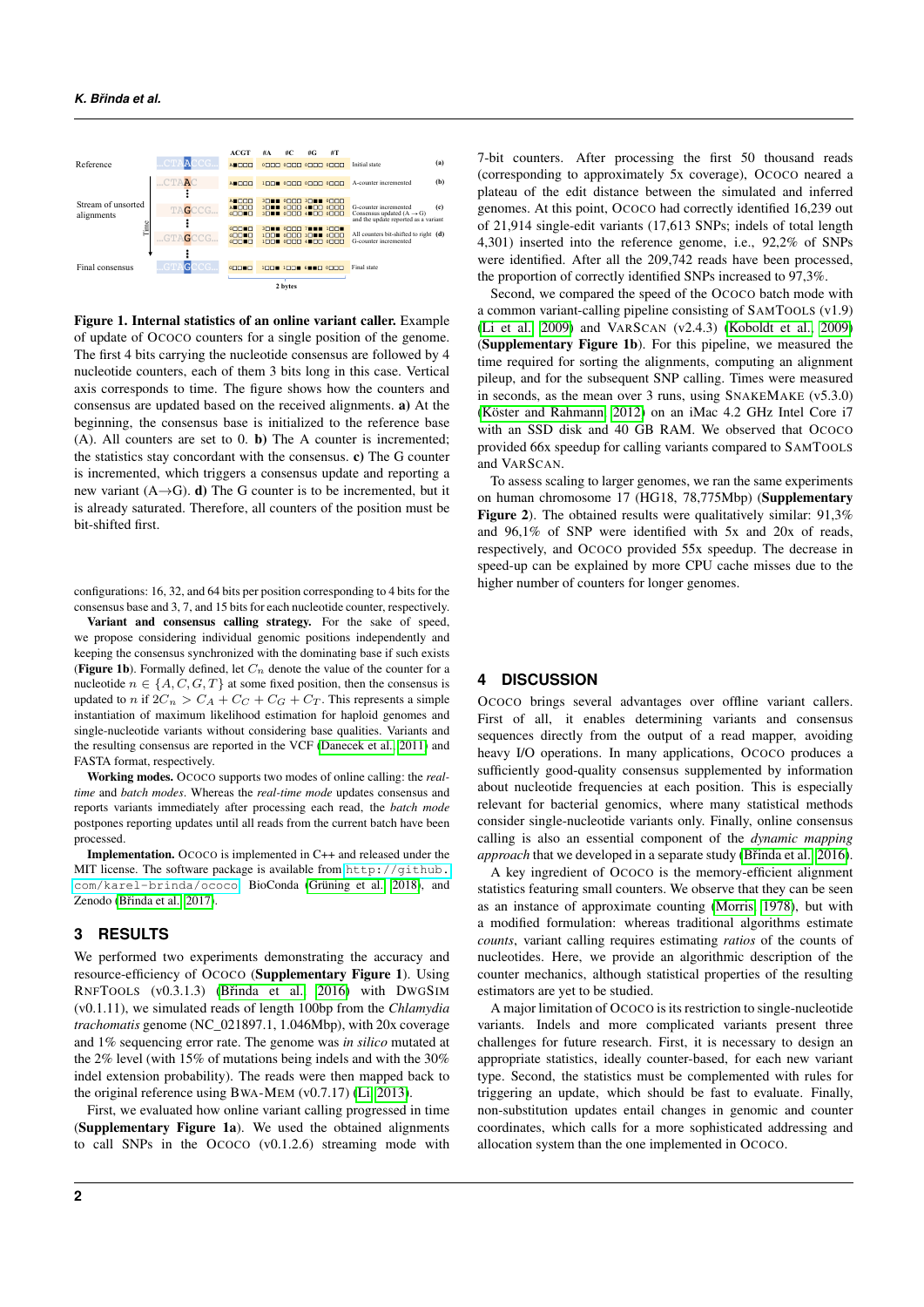## **5 ACKNOWLEDGEMENTS**

The work has been supported by ABS4NGS [ANR-11-BINF-0001], Labex Bézout, and The Bill and Melinda Gates Foundation [GCGH GCE, OPP1151010]. VB was supported by the ATIP-Avenir Program, the ARC Foundation [RAC16002KSA-R15093KS], and the "Who Am I?" laboratory of excellence [ANR-11-LABX-0071] funded by the French Government [ANR-11-IDEX-0005-02]. The authors would like to thank Victoria E Jones, Cristina M Herren, and Siân V Owen for critical reading and helpful suggestions.

*Conflict of Interest*: None declared.

### **REFERENCES**

- <span id="page-2-0"></span>Bao, R., Huang, L., Andrade, J., Tan, W., Kibbe, W. A., Jiang, H., and Feng, G. (2014). Review of Current Methods, Applications, and Data Management for the Bioinformatics Analysis of Whole Exome Sequencing. *Cancer Informatics*, 13s2:CIN.S13779.
- <span id="page-2-9"></span>Břinda, K., Boeva, V., and Kucherov, G. (2016). Dynamic read mapping and online consensus calling for better variant detection. *arXiv:1605.09070*.
- <span id="page-2-5"></span>Břinda, K., Boeva, V., and Kucherov, G. (2016). RNF: a general framework to evaluate NGS read mappers. *Bioinformatics (Oxford, England)*, 32(1):136–9.
- <span id="page-2-4"></span>Břinda, K., Boeva, V., and Kucherov, G. (2017). karelbrinda/ococo: Ococo 0.1.2.6. *Zenodo*, 1095696. Available from https://doi.org/10.5281/zenodo.1095696.
- <span id="page-2-2"></span>Danecek, P., Auton, A., Abecasis, G., Albers, C. A., Banks, E., DePristo, M. A., Handsaker, R. E., Lunter, G., Marth, G. T., Sherry, S. T., McVean, G., and Durbin, R. (2011). The variant call format and VCFtools. *Bioinformatics*, 27(15):2156–2158.
- <span id="page-2-3"></span>Grüning, B., Dale, R., Sjödin, A., Chapman, B. A., Rowe, J., Tomkins-Tinch, C. H., Valieris, R., and Köster, J. (2018). Bioconda: sustainable and comprehensive software distribution for the life sciences. *Nature Methods*, 15(7):475–476.
- <span id="page-2-7"></span>Koboldt, D. C., Chen, K., Wylie, T., Larson, D. E., McLellan, M. D., Mardis, E. R., Weinstock, G. M., Wilson, R. K., and Ding, L. (2009). VarScan: variant detection in massively parallel sequencing of individual and pooled samples. *Bioinformatics*, 25(17):2283–5.
- <span id="page-2-8"></span>Köster, J. and Rahmann, S. (2012). Snakemake-a scalable bioinformatics workflow engine. *Bioinformatics*, 28(19):2520– 2522.
- <span id="page-2-6"></span>Li, H. (2013). Aligning sequence reads, clone sequences and assembly contigs with BWA-MEM. *arXiv:1303.3997*, page 3.
- <span id="page-2-1"></span>Li, H., Handsaker, B., Wysoker, A., Fennell, T., Ruan, J., Homer, N., Marth, G., Abecasis, G., Durbin, R., and 1000 Genome Project Data Processing Subgroup (2009). The Sequence Alignment/Map format and SAMtools. *Bioinformatics*, 25(16):2078–9.
- <span id="page-2-10"></span>Morris, R. (1978). Counting large numbers of events in small registers. *Communications of the ACM*, 21(10):840–842.